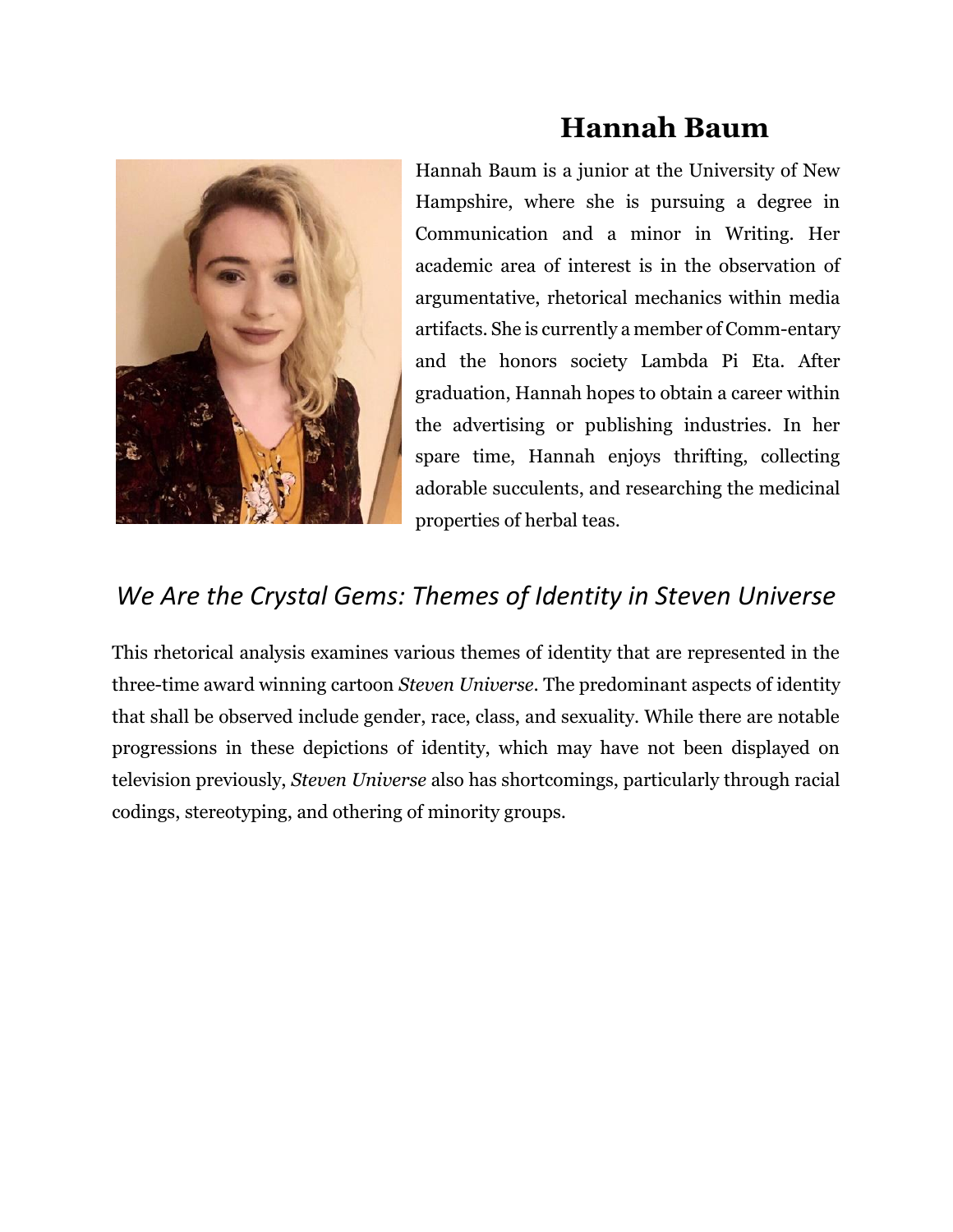### **Kristiana Osborne**

Kristiana Osborne is a senior student at the University of New Hampshire. She is a communication major with a dual practice in Business and Media. Over the course of Kristiana's undergraduate studies she has been the secretary of Lambda Phi Eta, the Communication Honor Society, and the Editor-in-Chief of Comm-entary. After graduation, Kristiana is interested in pursuing a career in Public Relations or Marketing and potentially attending graduate school.

#### *How a Generation is Changing a Century-Long Stigma*

Pornography is one of the most searched topics on the Internet, but it is also among the most taboo. While the concept of porn has been around for decades, it remains to be commonly avoided in society. This analysis will examine society's relationship with porn starting from the sexualized stone and wood carvings to the modern day porn awards. Through a variety of factors and personal observation, communication technology has caused Millennials' relationship with pornography to differ from generations before. The digital age has given pornography a more attractive impression through anonymity and relatability through memes and social networking. Pulling from social research studies, communication technology knowledge, and pop culture influence, this study uncovers how Millennials opinions are causing pornography to shift from taboo to mainstream discourse.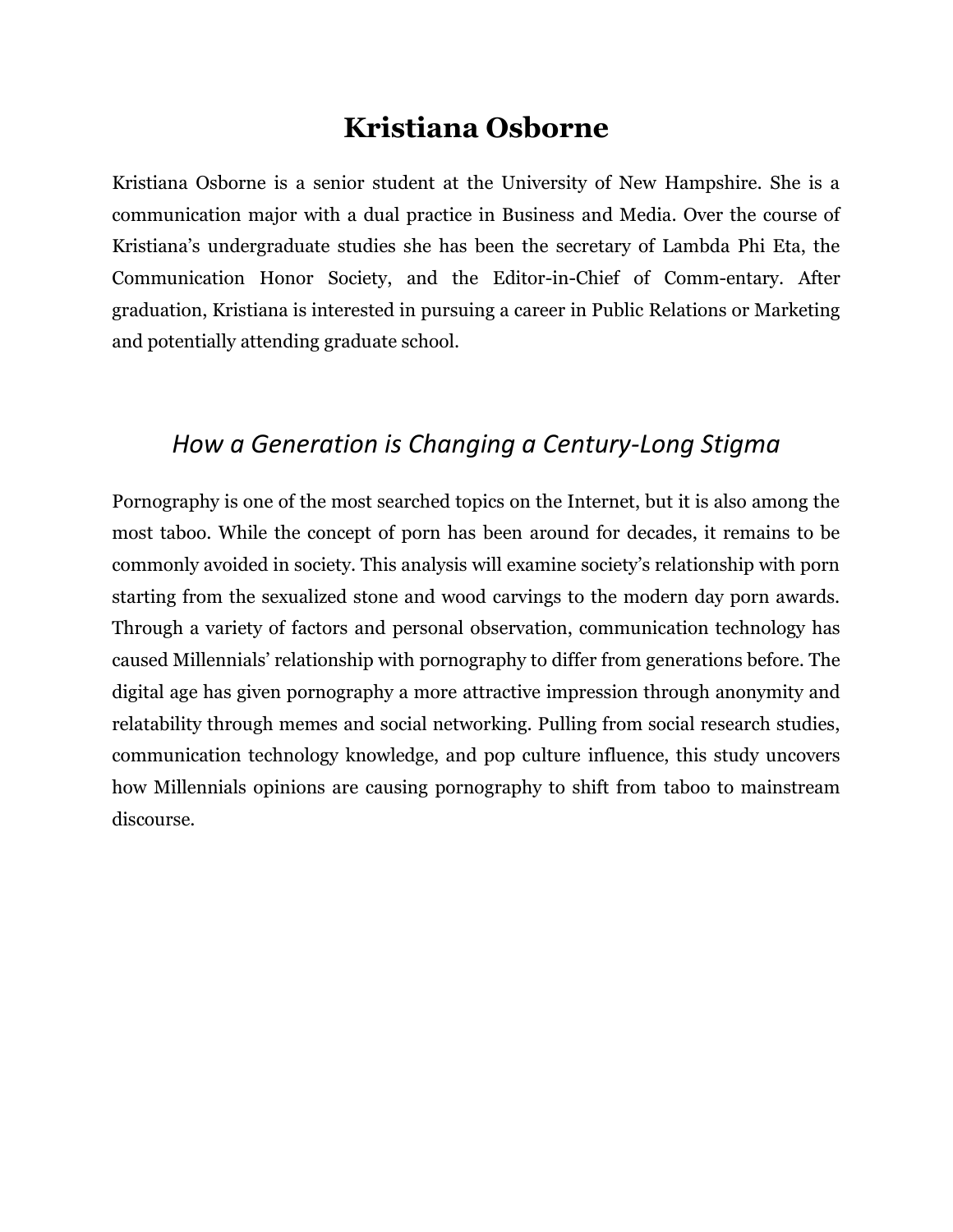

## **Emily Bourne**

Emily Bourne '20 is an undergraduate student from Cornish, New Hampshire. At the University of New Hampshire, Emily is a communication major who is focusing her studies in business. She is currently an active member of the Lambda Pi Eta Communication Studies Honor Society as well as a practicing facilitator within the UNH Civil Discourse Lab. Emily has also enjoyed volunteering as a student DJ at the radio station on campus. At home, Emily works as a waitress, but she will be furthering her educational and professional experience as an intern at 3S Artspace in Portsmouth, New Hampshire this fall.

Upon graduating, Emily hopes to work in booking, event planning, and marketing for music, media, and arts. In her free time, Emily likes to travel and go to concerts.

## *A Media Analysis of 'Nikes' by Frank Ocean*

Upon its release in 2016, Frank Ocean's song "Nikes", the opening track off of his sophomore album *Blonde*, became a modern cultural phenomenon. The song garnered wide public acclaim while simultaneously working to outline several prominent societal issues facing American culture today. Within the song and its accompanying music video, Ocean uses lyricism and visual arrangements to counter hegemonic masculinity and heteronormativity, draw attention to ingrained systemic issues of race and complicated race relations, as well as counter social constructionism and popular media framing of wealth in the United States. Surrounding these prominent issues, Ocean proceeds to apply an intersectional approach to the nature of gender, sexuality, race, and class issues as described to define the overlapping facets of his identity contributing to his individualized lived experience. Whereas Ocean's portrayal of current cultural concerns and the deeper emotional purpose within his work strays from the current popular industry norm, the public exposure to these issues is important and beneficial in influencing greater awareness and dialogue relating to the matters described.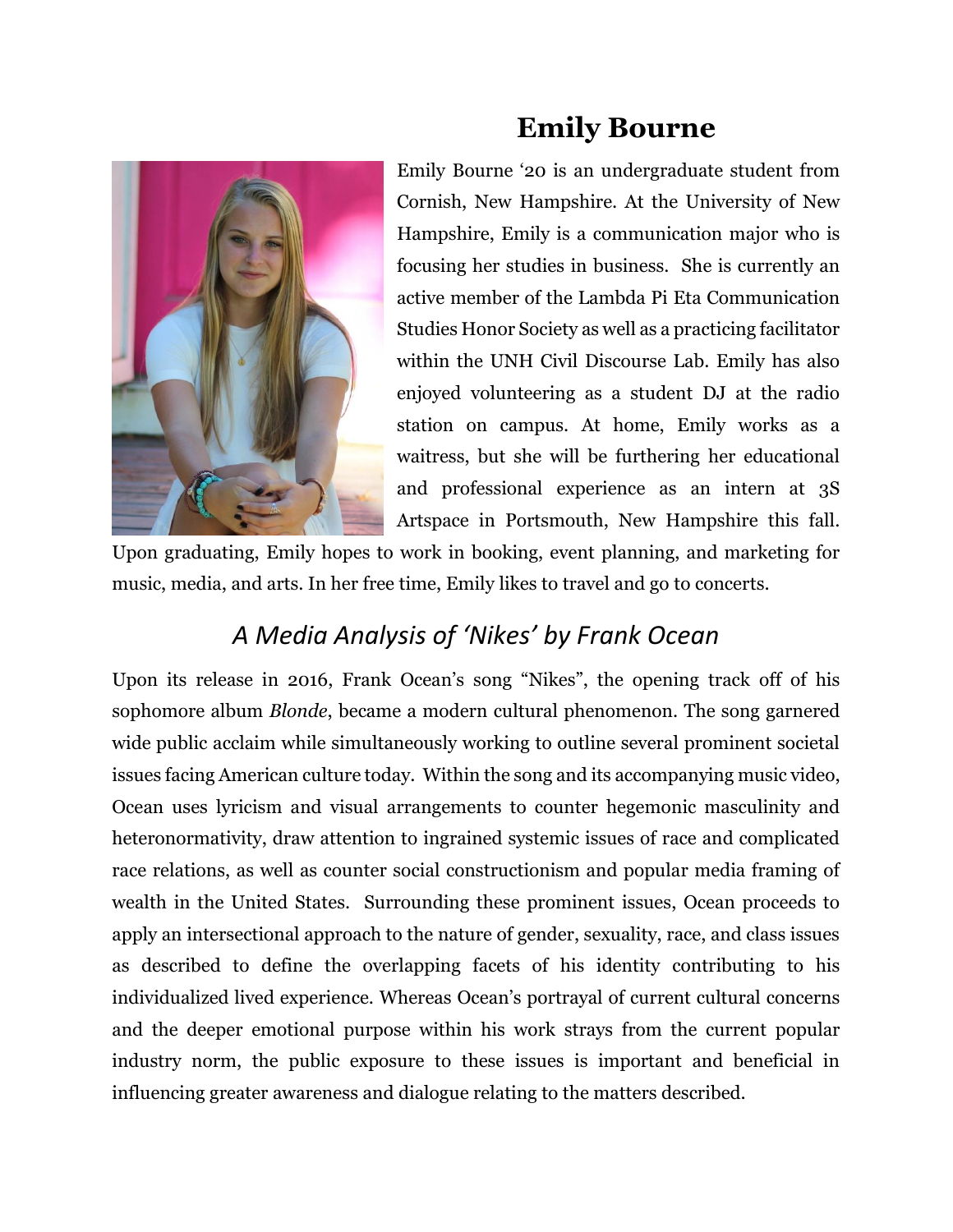

## **Grace Smith**

Grace Smith is a Senior Communication student at UNH with a minor in Nutrition. She is a member of Lambda Pi Eta, the communication honors society, and a longtime supporter of Comm-Entary. When she graduates in May she plans to move to Dallas, Texas and pursue her dietitian's license.

### *#Aerie Man*

Body positivity and empowerment is increasingly a focus in society, and as a result it is something that brands focus on in their marketing as well. However the way in which these issues pertain to men is seemingly more of a grey area, and something that people often ignore in the face of female empowerment. Aerie, a swimsuit and underwear brand, appeared to be one of the first to use a marketing campaign to shed some light on the need for male body positivity. However, when the brand revealed their campaign to be an "April Fool's Day prank", they were met with mixed reactions. What they considered to be a joke turned out to be something that filled a need and society, and when true intentions were revealed reactions were not positive.

### *Living on the Fringe*

Abstract for Living on the Fringe: One look through Netflix or another similar streaming service will reveal a plethora of titles relating to crime; documentaries, mockumentaries, and retellings of famous crimes are among some of the most popular videos available, particularly those that pertain to serial killers. These films seem to have a decent amount of mass appeal, but for some fans, murderers and serial killers are not just a causal interest. Across the internet, mainly on websites like Tumblr, there are groups of people who are obsessed with murderers and serial killers and spend their time reveling in details of their crimes, even drawing fan art of their favorite killers.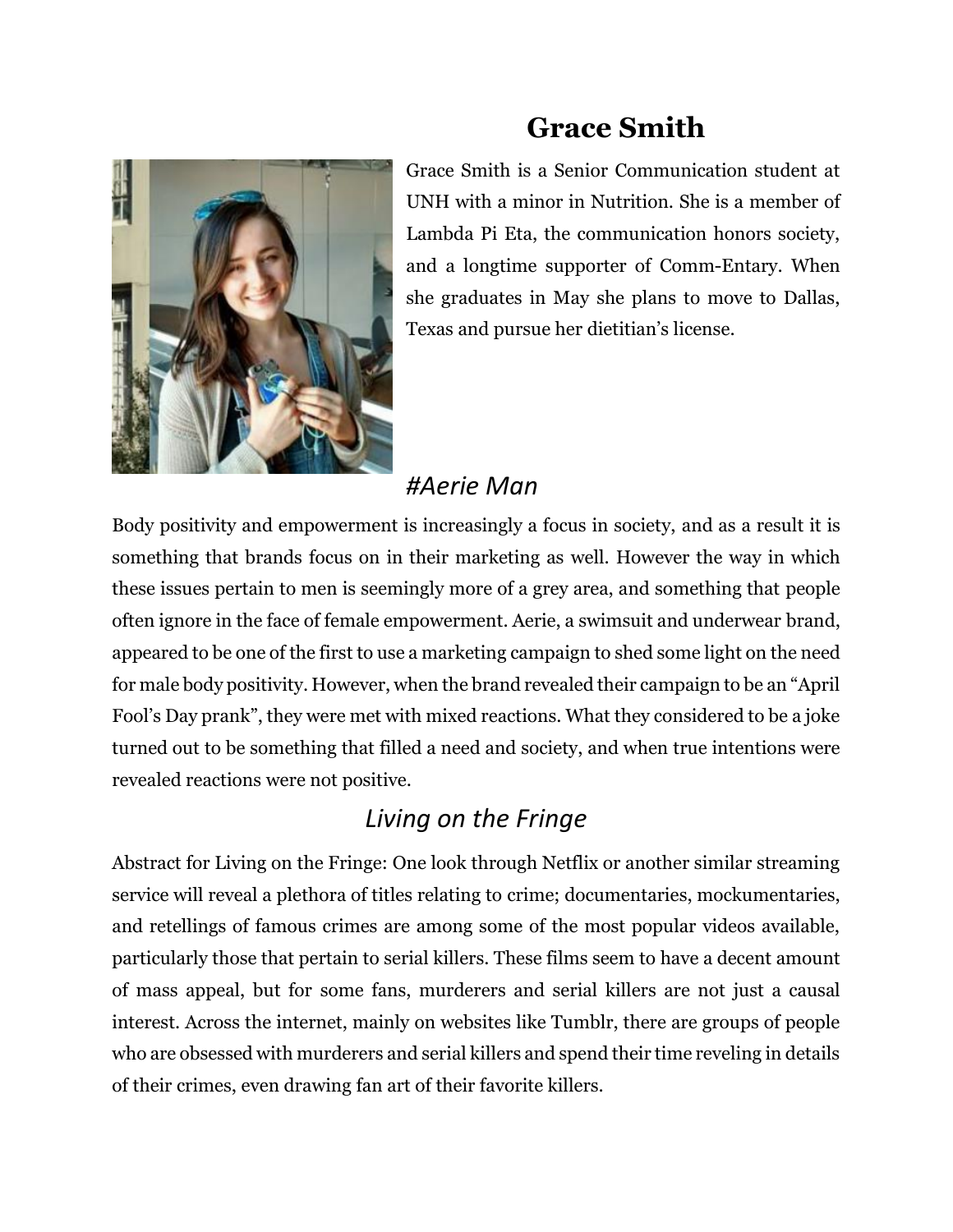

# **Taylor Chieffalo**

Taylor Chieffalo is a senior at the University of New Hampshire where she is majoring in Communication with a dual practice in Business Marketing. Throughout her undergraduate career, she has partaken in multiple intramural sports, she is the Publicity Chair of Comm-Entary, and she is currently an intern for the Ethridge McGann L.L.C PR firm for interior design. Upon graduation in May, Taylor is actively seeking a career in the fields of Public Relations and or Marketing and hoping to reside in the Greater Boston Area.

#### *Street Art: A Crime or a Movement*

Graffiti culture is one of the most continuously growing and popular forms of contemporary art, however, it is one of the most stigmatized. The presence of graffiti and street art has been around for years and has socially implemented the belief of what is considered traditional art culture. The stigmatization of street art stems from the lack of understanding and the preconceived notion that all graffiti is vandalism and illegal. This research essay is going to address the dynamic of street culture on a global scale, viewing its origin, its breach to social movements, and its position in society to ultimately define what it means to be authentic in street culture. Through the analyzation of multiple empirical and secondary sources, this essay will provide an answer to how stigmatization of graffiti and street art culture negatively impacts its authenticity and freedom of expression.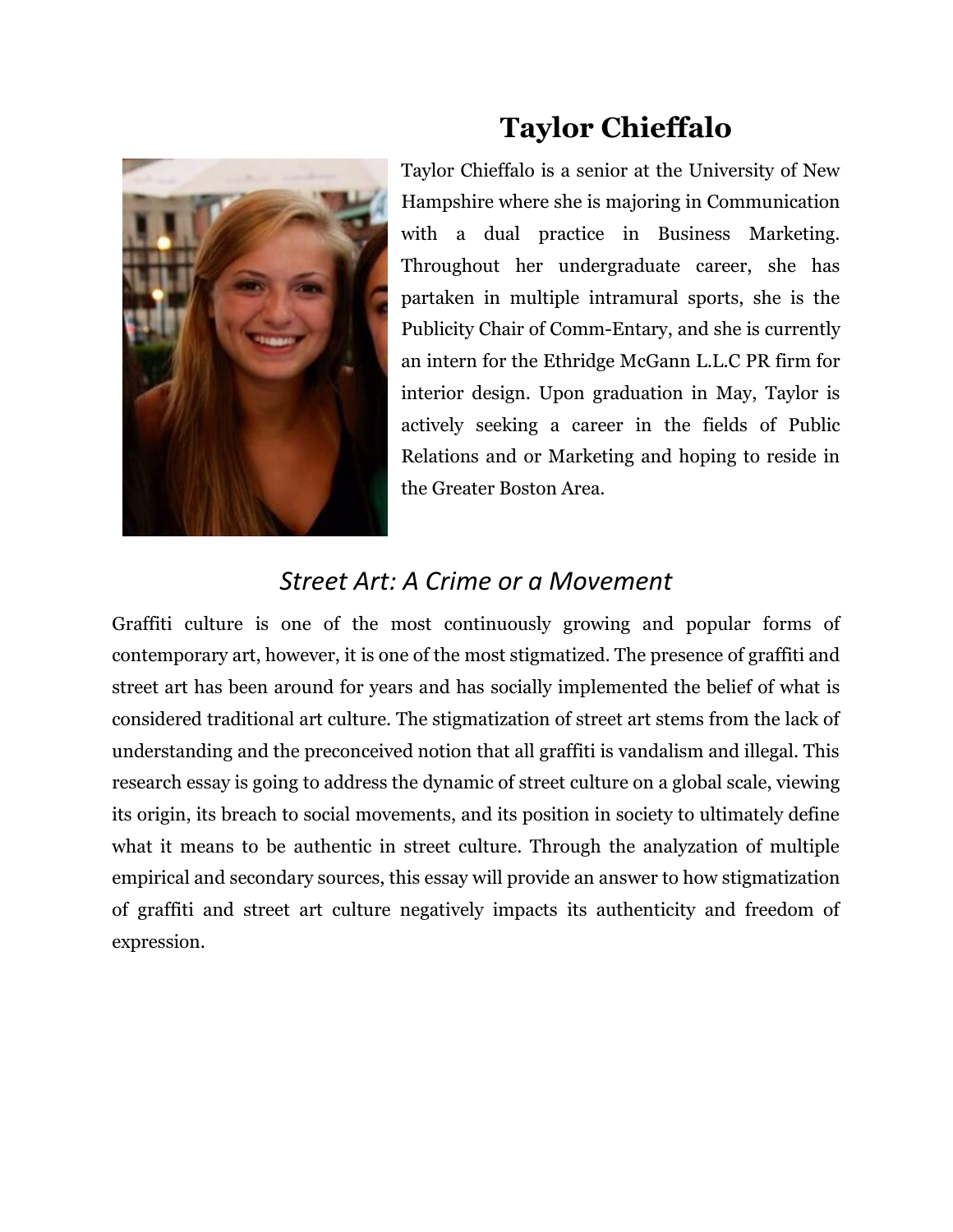

**Jordyn Kafka**

Jordyn is a senior Communication Business Applications major with a minor in Nutrition. Incoming Graduate student at Carsey School of Public Policy, University of New Hampshire. Passionate about strategic communication techniques regarding public health policies.

### *Directed Versus Reflective Gestures*

The aim of this study is to evaluate the differences between directed and reflective gestures within conversation. This study also explores how participants can align with, respond to, or mimic said gestures. The present study is a contribution to Cash and Maier's research that analyzes the use of reflective and directed structuring in deictic, iconic, and beat gestures. It is also a contribution to Bavelas et al's findings on the different types of gestures. The data for this study was acquired via video recordings of an uninterrupted, natural interaction.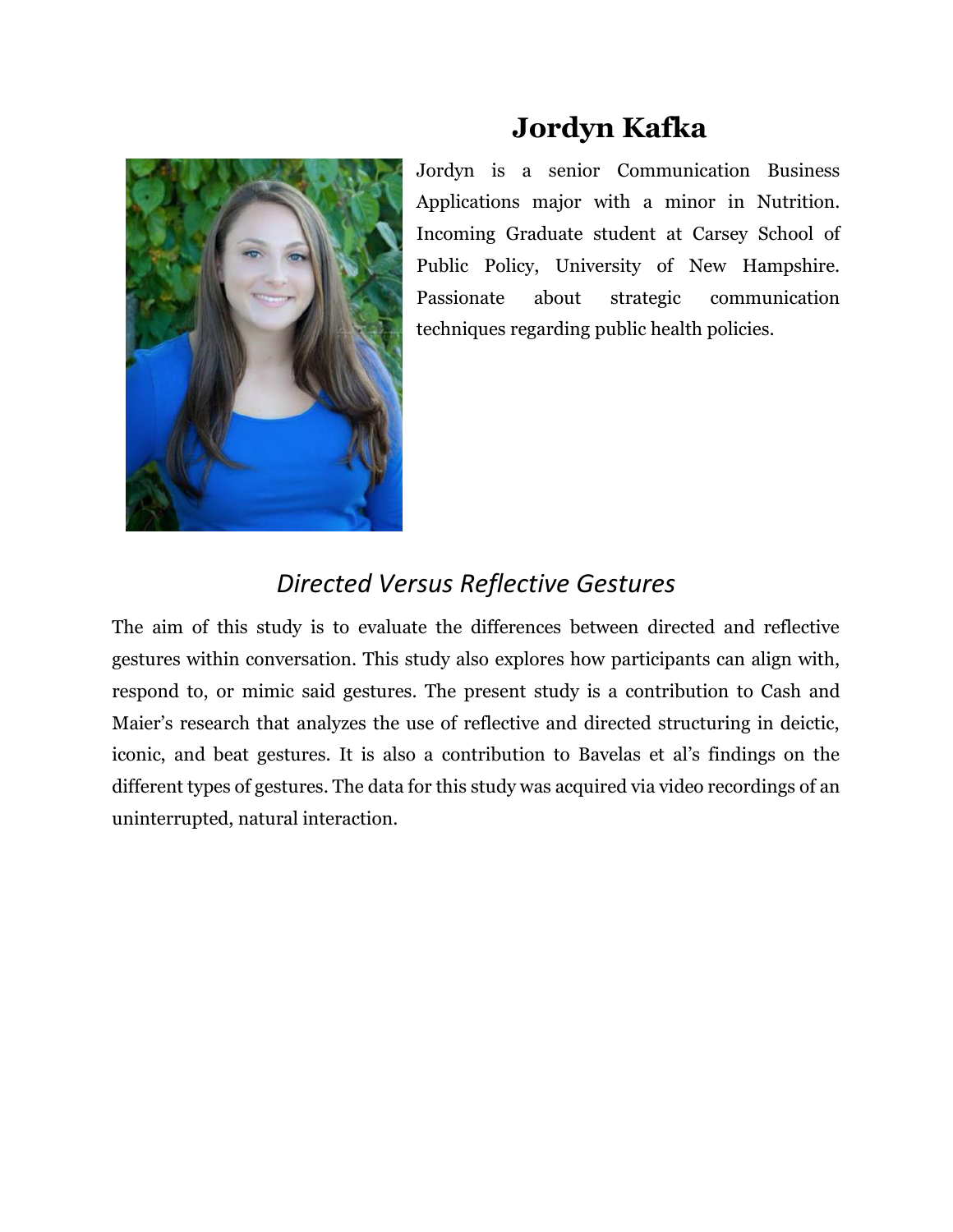

# **Matthew Santangelo**

Matt is a senior Communication major with a minor in Business Administration. He started at UNH as a Business Administration major and made the switch to Communication in the first semester of his junior year. Matt's involvement on campus goes beyond Comm-Entary, as he was on the executive board of Campus Living Association, captained intramural soccer teams, and served as an 'Igniter' on the student advisory board for the Peter T. Paul College of Business and Economics' First-year Innovation and Research Experience program. In his free time,

Matt enjoys photography, traveling, writing, playing sports, and good conversations over coffee. After graduation, Matt wants to work with students in Higher Education, to help them find their passions and set them on the right career path.

### *It's Like, A Highlighter*

You know how sometimes you like, use a word like, too much, and it is like, kind of annoying but you can't think of another way to like, say it? There is a reason for that. The words we use create structure and performs actions in our conversations. *Like* is used in a variety of ways during conversations and though there are many ways to use it, we are able to understand which action it is performing due to the structure it creates in our conversations. This paper discusses how previous conversation analysis scholars and scholars from other fields have studied the use of *like* in conversation and talk. I then propose that there is a previously non-discussed, new formation of the term *like* that appears in everyday conversations, accompanied by new findings regarding the type of responses it cues. This use of like, acts a highlighter in conversation and is termed the 'Focalizer Like'. This occurrence in conversation will be looked at and analyzed from a conversation analysis perspective, using data gathered and refined by undergraduate, communication students.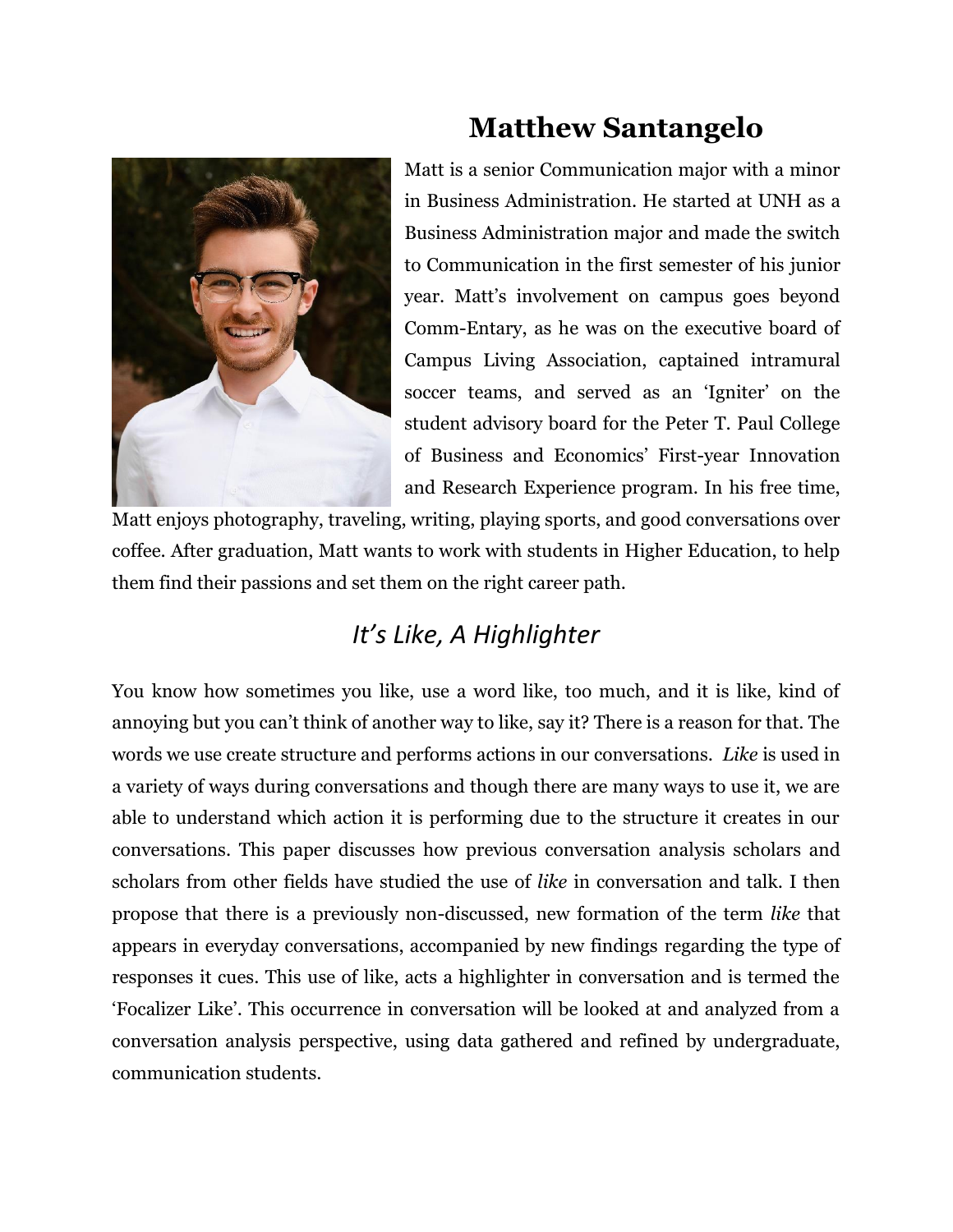

# **Lindsey Hall**

Lindsey is a graduating senior within the Communication department with a business application. She is also a double minor in Spanish and International Affairs due to her interests in Latin America and international development. During her past four years, Lindsey has been a part of the department's honor society, Lambda Pi Eta, the volunteer organization, Alpha Phi Omega and Comm-entary. She has been in the University Honors Program since her freshman year and was inducted into the national honor society, Phi Beta Kappa, her junior year. Lindsey has spent her time at

UNH always trying to further her education and enjoying giving back to her department and community. After graduation, she will return to her home state of Maine to begin her career.

### *Media in Crisis: Journalistic Norms in Natural Disaster Coverage*

Nearing the end of 2017, the United States and the Caribbean were struck with back-toback natural disasters that left the country in shock and turmoil. Among the three hurricanes that struck sequentially, Hurricane Harvey landed in Texas approximately on August 25th, 2017 and Hurricane Maria hit the Caribbean and Puerto Rico around September 20th, 2017. These disasters were a test for the new presidential cabinet of how they would handle their first natural disaster. Hurricane Maria and Hurricane Harvey caused similar levels of destruction, with Maria being a category five storm and Harvey a category four. However, the media reacted differently to the crisis that unfolded in Puerto Rico in comparison to Texas. This study focuses on how journalists and the news industry covered both disasters and compares and contrasts the manner in which they were done. Pulling in media industry knowledge, rhetoric and cultural theory, the study uncovers how disaster communication was influenced by societal values involving culture and examines how the narrative journalists participated in affected the coverage, in turn shaping public knowledge.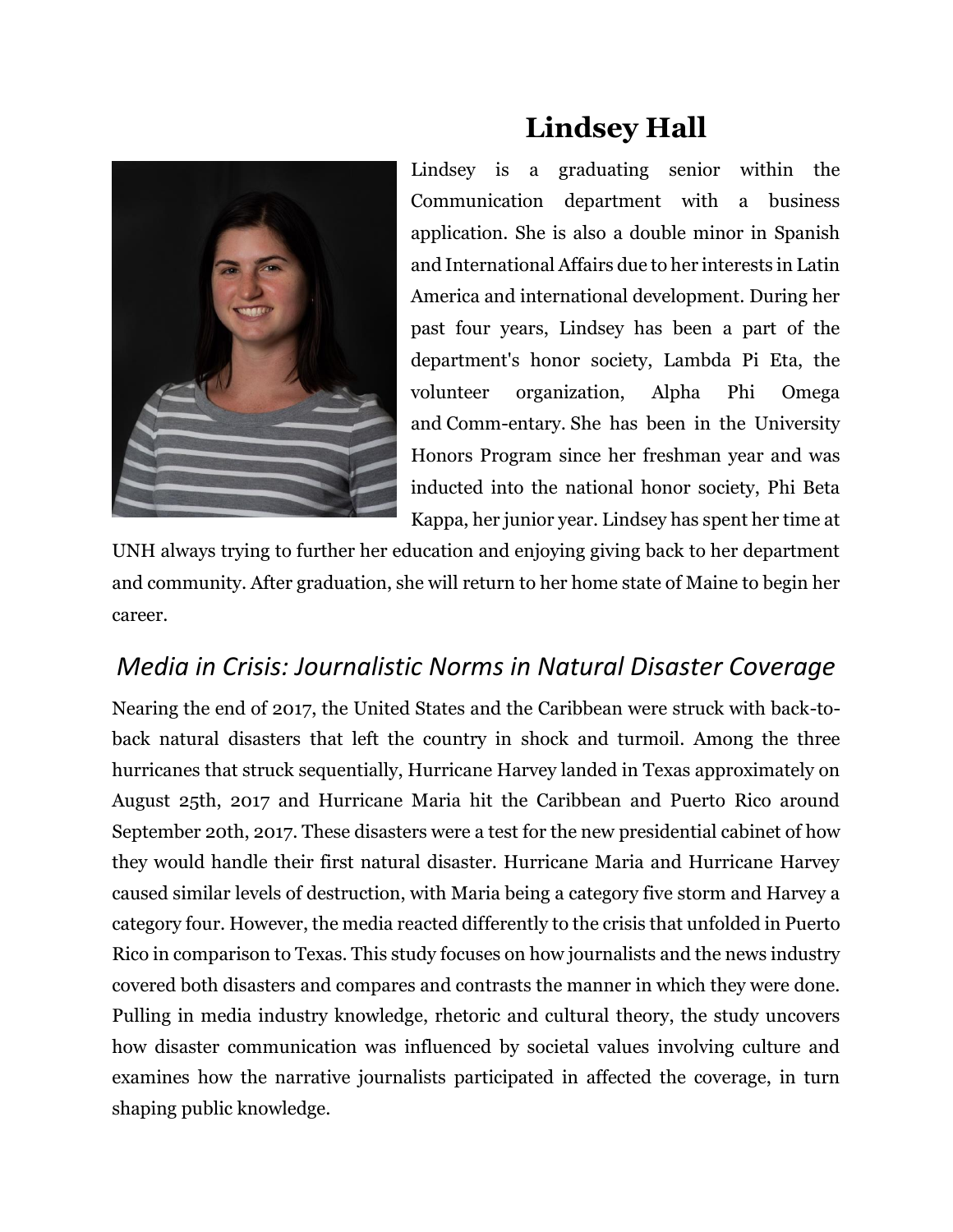

## **Eva Ford**

Eva is from Dover, New Hampshire. She is a senior at the University of New Hampshire earning a Communication major and minors in Philosophy and Spanish. Her interests within the field of Communication primarily include digital culture and social inequality and power differentials. Throughout her experiences in life and particularly at the university, Eva developed an interest in bettering her own country and community rather than simply accepting stagnation of, or resistance to, social progress. Given her academic interests, coupled with a renewed interest to be a keen observer of social justice in her own society, her aim

was to make a compelling argument about an issue for which she feels her positionality as a white female from an overwhelmingly white hometown may have given her insufficient appreciation.

## *Sorry (Not Sorry): Who Carries the Weight of Digital Public Shaming?*

Public shaming has been used as a means of social control for centuries though it has not always levied the same impact on individuals' lives. This project takes a journey from 17th century public shaming sentences all the way through the digital public shaming experienced today. It compares examples of Nathanial Hawthorne's character, Hester Prynne, in *The Scarlet Letter,* with present-day YouTube celebrities like Logan Paul. It examines differences between Ferdinand Tönnies' concepts of Gemeinschaft and Gesellschaft with the effect of the digital surveillance society in which we presently live on the revitalization of public shaming. Exploring differences between the social statuses of victims of digital public shaming, this project concludes that those with greater social capital and financial standing are better-equipped to recover from the damaging effects digital public shaming can have.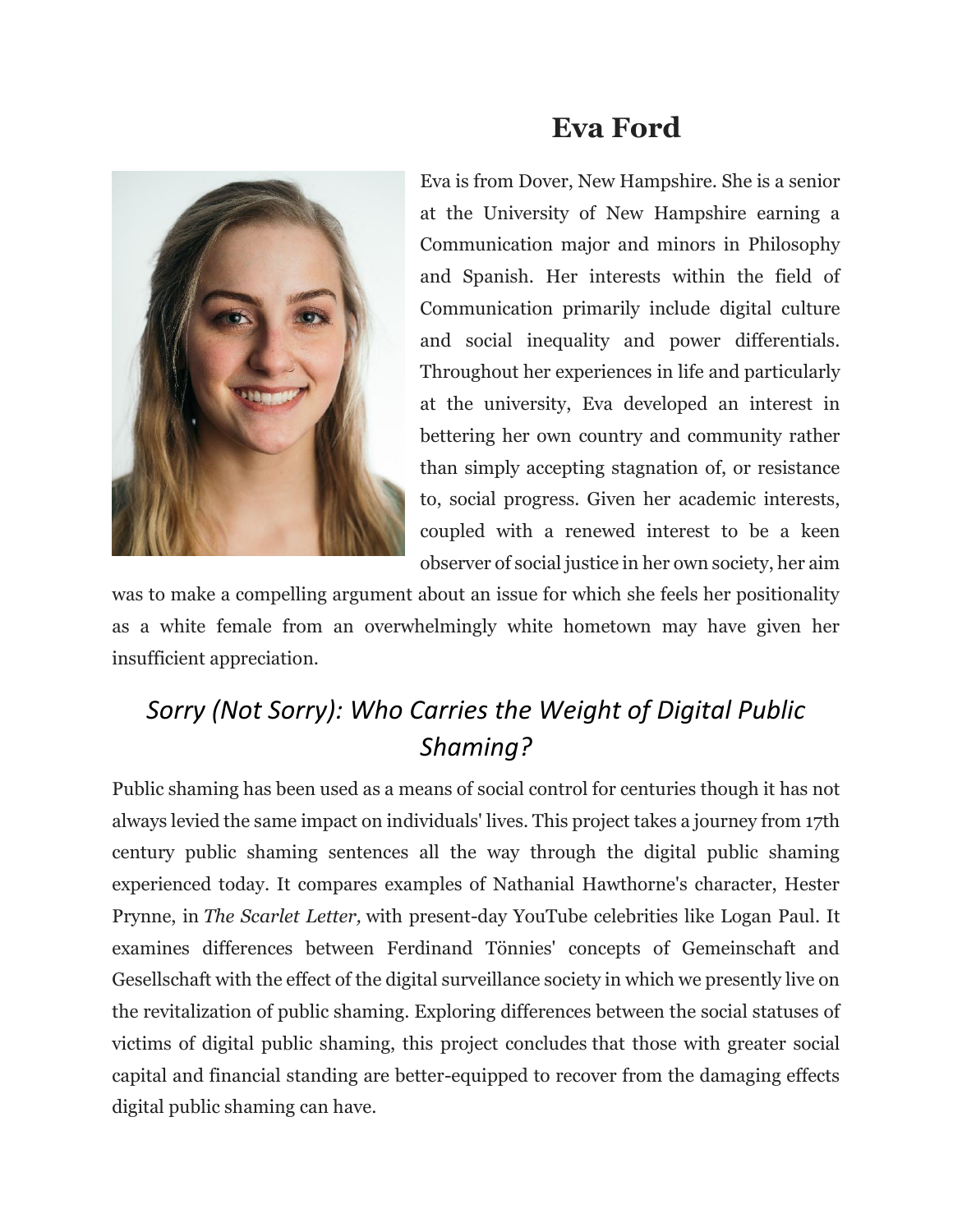

# **Kelsey Flannery**

My name is Kelsey Flannery and I am a senior here at UNH. I transferred here my junior year and chose then to declare that my major is Communication. I have always loved writing, and chose to transfer into the Communication major because I could still improve my writing skills while simultaneously learning more about the way people interact. I am from Windham, New Hampshire. At home, I have two cats, Wyze and Holmes, and a puppy named Shianne. When I'm not focusing on school or work, I love to go hiking, skiing, and find lots of different concerts throughout the year. Finding a new

adventure is something I've always loved doing, and I'm hoping to continue exploring through life after my educational career at UNH has ended.

## *The Effectiveness of the Anti-Internet Crusade: A Rhetorical and Content Analysis*

The purpose of this analysis is to understand the successful uses of rhetorical strategies in Tristan Harris's TEDTalk "How a Handful of Tech Companies Control Billions of Minds Every Day" and the website *Center for Humane Technology.* Harris is one of the few speaking out on the necessity for a "tech backlash." Introducing scholarly articles on the creation of the digital society over the last 20 years, and the inherent addictive strategies in commonly used social media applications sets the stage for Harris's TEDTalk. Using these statistics and articles support the claims Harris makes enforce his use of successful rhetorical strategies. From a thorough analysis of Harris's TEDTalk and the *Center for Humane Technology*, I was able to identify Harris's use of deliberative rhetoric, which he uses to ask the audience for their support in a societal change on how we use technology. Identifying and analyzing his rhetorical strategies within deliberative rhetoric allow me to come to the conclusion of how successful he was. He correctly used the persuasive rhetorical devices and effective tools to deliver the existence of this societal problem, while still offering applicable solutions.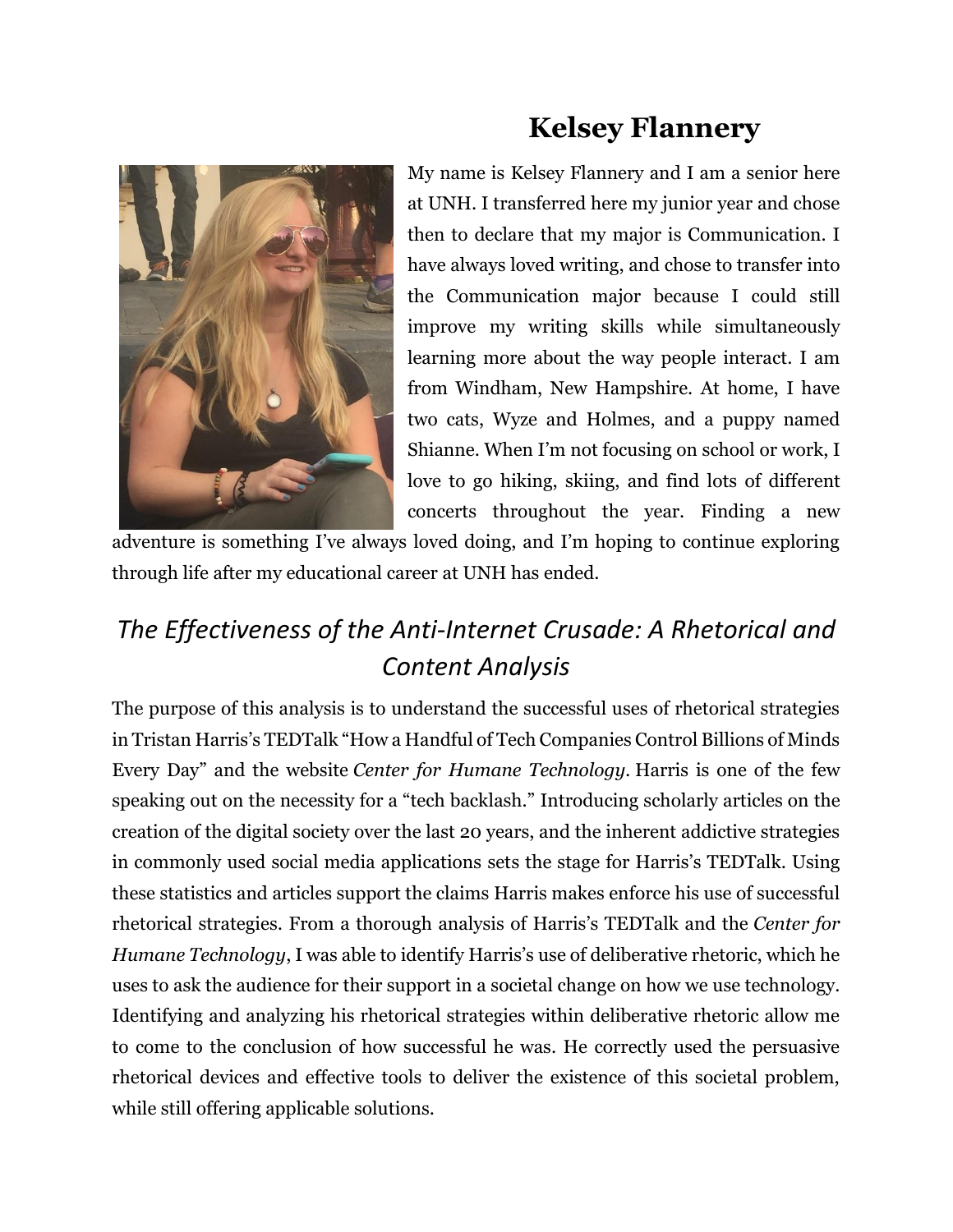

## **Marlo Ellis**

My name is Marlo Ellis and I am a senior from Watervliet, New York. This upcoming May I will be graduating from the University of New Hampshire with a degree in English/Journalism plus a minor in Communication. My 4 years of college have allowed me to focus on my passion for writing, video production and storytelling. As I immersed myself into my courses, I developed my interests in how media impacts our society, specifically with social change, entertainment and pop culture. This past year I have interned at UNH Wildcat Productions, which handles all the broadcasting and media for the school's athletics. With

this experience, I have been able to gain hands-on knowledge on all aspects of production, work for well-known companies like ESPN, and even start an athlete spotlight series where we create short docu-style videos that give insight to our athletes' life journeys. After graduating, I plan on starting my career in documentary and entertainment video/post- production.

#### *Be a Man*

"Be a Man: Internet's Influence on Social Change" is a multimedia project based on an essay I wrote for a course called, "Digital Culture & Society." This video focuses on the Internet's impact on our society's social change, like our modernistic conception of gender roles, specifically masculinity and what a means "to be a man." I go into a brief history of how the birth of digital media, such as television, catapulted the positive changes that many social justice movements started, and how it helped start movements like the Women's Liberation. I then explain how Internet provides a new realm of information and communication, which has brought more light to the Men's Liberation Movement and our perception on masculinity—while mentioning that it important to highlight that it has also become a tool to undermine this movement (and many others) by giving misogynistic groups, such as, the Men's Rights Activists (MRA), a platform. Ultimately,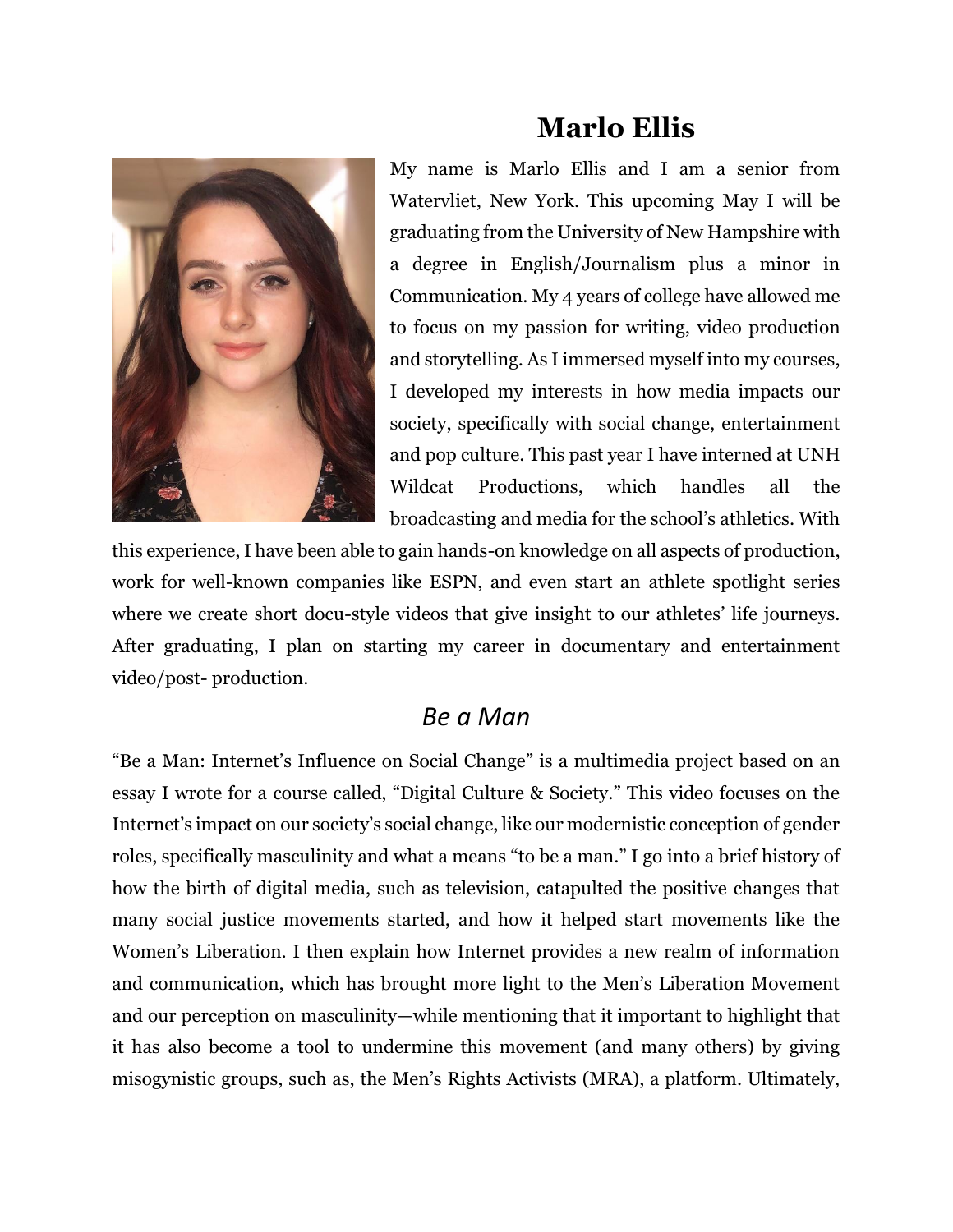the Internet has continued to open our society's eyes to the fact that many men are angry, upset and hurting. The advancements in digital media, especially the Internet, have and continue to break down modernistic barriers and create conversations that previously could never exist. By turning my essay into a multimedia piece, I was able to emphasize on important points and provide visual representations that written word does not always allow. With a multimedia project, it does take more time and patience, but is completely worth it when you create a concise and engaging piece of information.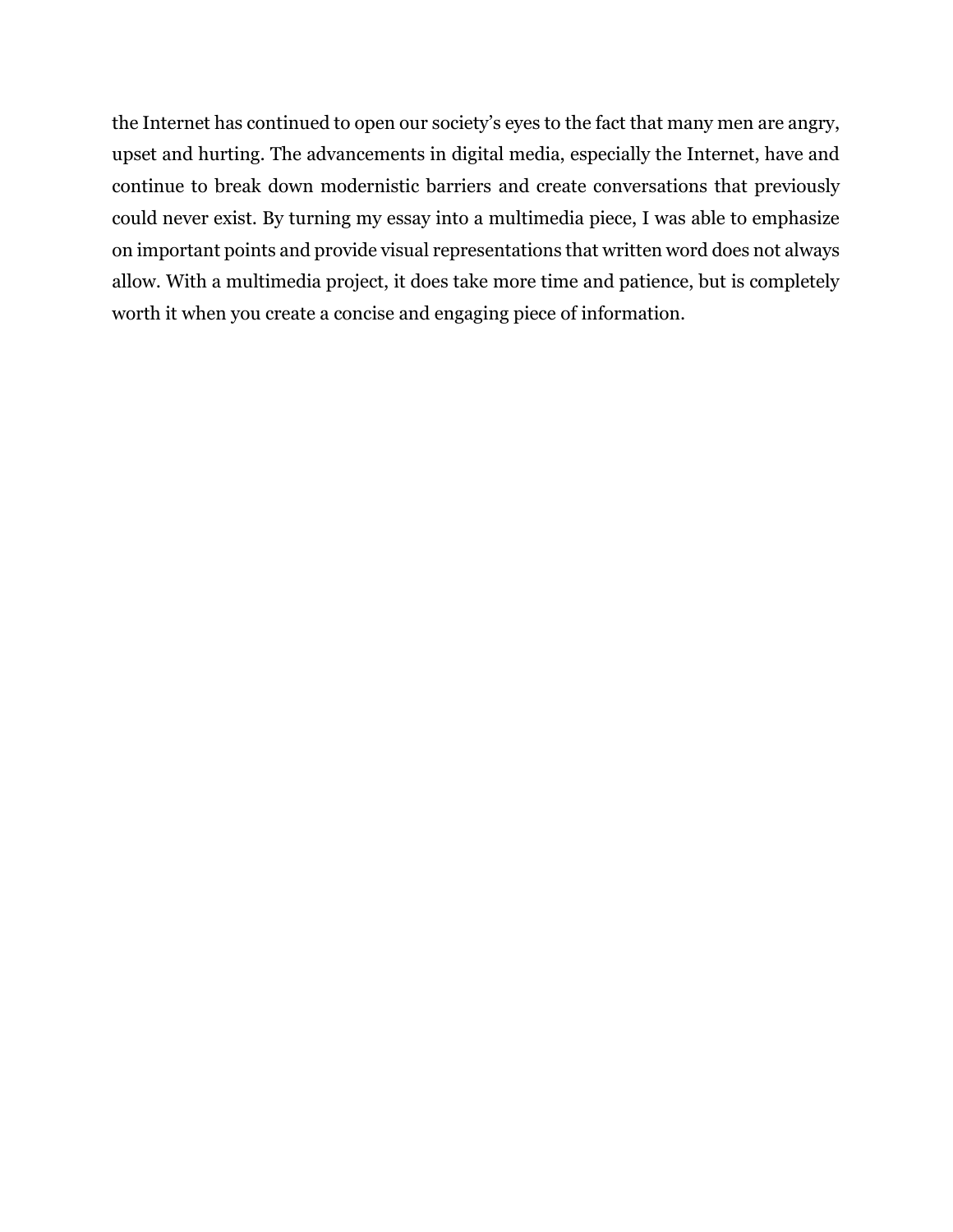## **Sarah Hinzman**

Sarah is a senior from Keene, NH working towards a BA in Business Communications with a minor in Arts. Within the field of communication, she was interested in exploring how mass media, moral panics, and power disparities influence drug policy. She hopes to continue exploring these questions with Remission Kitchen by diving deeper into the conversation about federal cannabis legalization and the ethics surrounding its medical advancement while continuing to develop her production skills.

#### *Remission Kitchen*

Remission Kitchen explores the story of a New Hampshire woman who researched cannabis medicine online and developed her own formulations in order to replace a cocktail of pharmaceuticals and painkillers that were killing her, outliving her own life expectancy. Her work with cannabis now helps hundreds of people manage pain and chronic illness in ways that dispensaries have failed to, yet her products remain illegal. This short documentary was developed to be part of a future project that will address the shortcomings of current medical cannabis programs in the US. B's story will add a personal element and a tangible outcome into the larger discussion about federal legalization of cannabis and the advancement of the medical industry. I don't believe I could have as effectively communicated the story of Remission Kitchen without the aid of visual imagery. I find images usually have more of a lasting emotional impact on viewers than words in certain contexts, which was important to consider for a profile like this one which was intended to develop human interest and deliver a poignant message. Another benefit to a visual medium for this particular story was to contribute normalized depictions of sick people using cannabis into the greater conversation. Exposure is a powerful tool for both stigmatizing and destigmatizing drug use!

#### *Braincandy*

I recently discovered that I have Aphantasia, which just means that I am unable to voluntarily visualize mental images or recall visual memories. With this discovery, I have been able to approach my academics with a much more informed understanding of my learning style and what will work for me. I also became interested in different ways to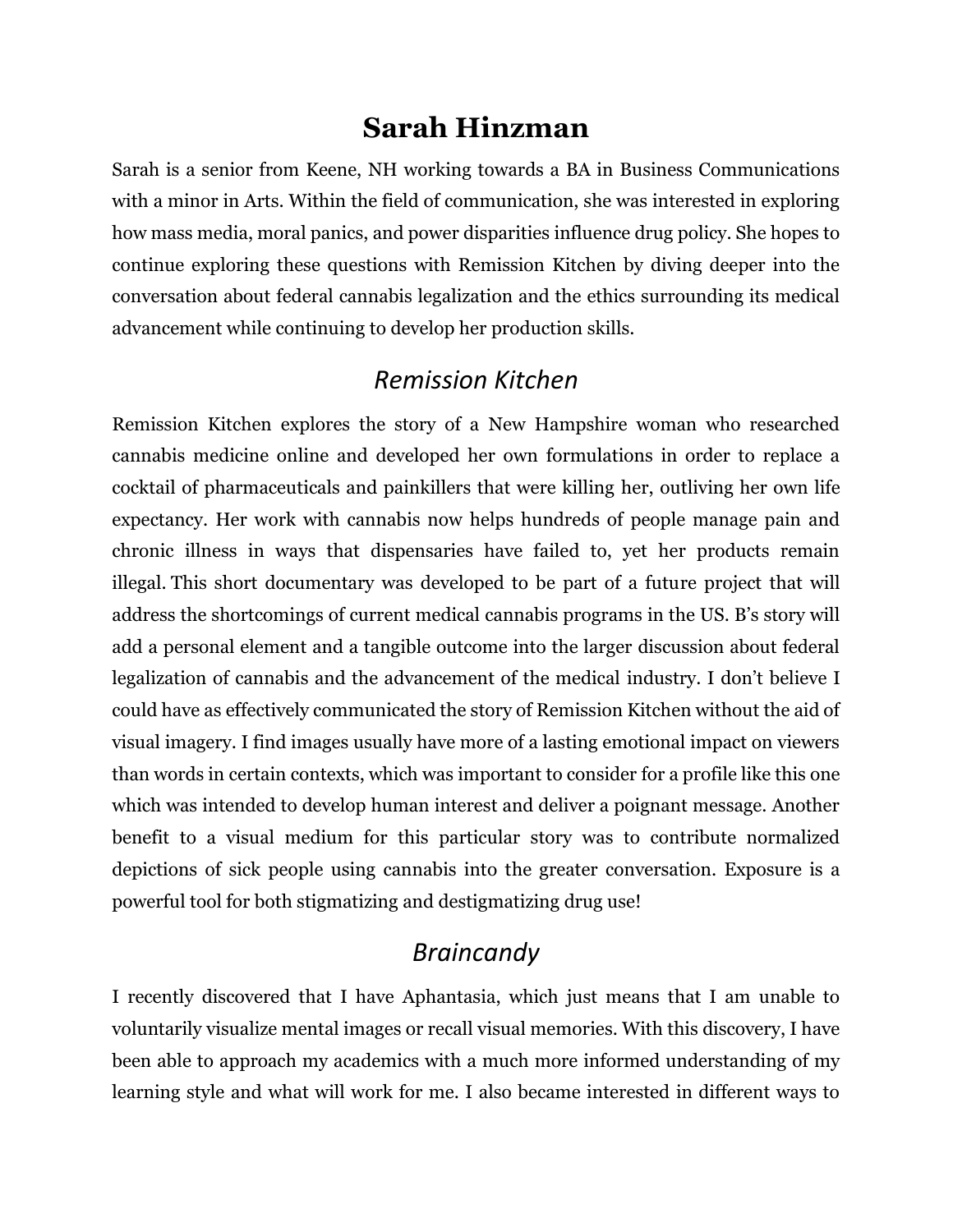deliver information through sound and image, and the different effects that combinations of sound, image, and text have on my memory retention, focus, and ability to form and connect concepts. I found that I am able to maintain prolonged focus and make more thoughtful connections significantly better when I am listening to information while looking at simultaneously keeping my eyes busy, like driving while listening to podcasts or listening to the news while doing my nails. Basically, if my eyes are occupied my train of thought is able to focus on auditory input. Based on the little I know about meditation and inducing flow states, I suspect that by keeping my eyes occupied on something repetitive, like food coloring swirling in some water or cars driving by, I am able to clear my head of clutter and have a clear train of thought undisturbed by visual messaging.

I have always returned to James Baldwin's speech, "The Artist's Struggle for Integrity," after hearing it sampled in a rap song and really identifying with it, even though it was written in 1962. It's just a great view on the whole creative process and I find a new gem in it every time. When overlaid on the abstract moving gifs, I have a whole new experience listening to the speech where I'm able to focus on his words while sorting through internal thoughts. It wasn't until my discovery of Aphantasia that I actively started paying attention to the ways I process information, the way I form new ideas and connections, or even the way I retrieve information from memory. I knew that people had different learning styles, but this project allowed me to investigate some ideas I had about how I personally process and retain information. Understanding the differences in mental processing related to visualization ability is not only fun to play with for individual improvement, but could also help people better understand the different ways to receive and transmit information using new forms and combinations of media.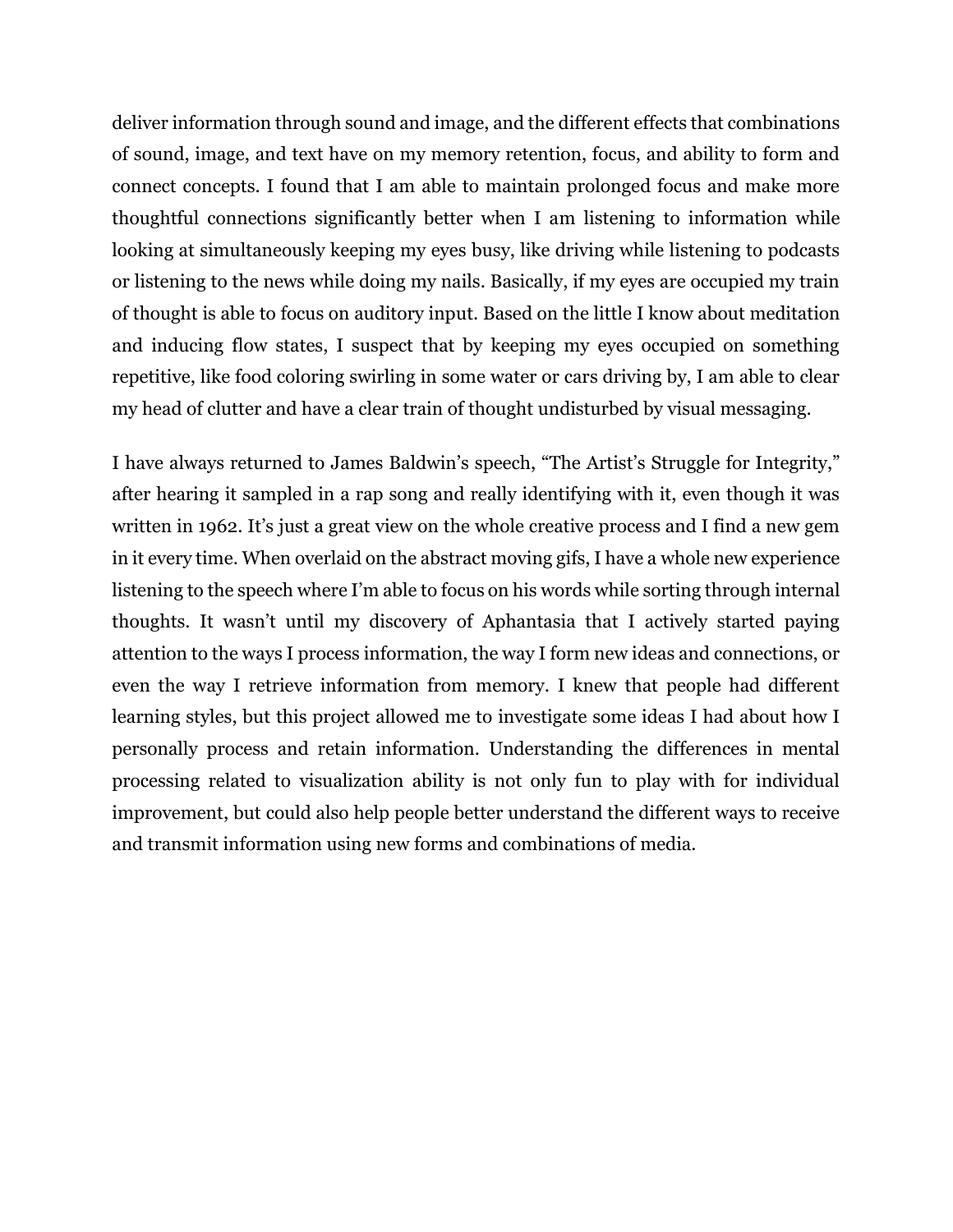### **Kieran Reardon**

#### *David Koresh: Irreverently Divine*

My name is Kieran Reardon and I am a senior at the University of New Hampshire, majoring in Communication Business. I have always been fascinated with psychothrilling topics such this essay that I have written about David Koresh and the Branch Davidians. My greatest influence behind writing this essay was the fact that at the time (2018) it happened to be the 35th anniversary of the live-broadcasted 52-day long standoff between the Branch Davidians, the Bureau of Alcohol Tobacco and Firearms (ATF), and the FBI in Waco, Texas. So with that, there was so much current news coverage of the anniversary and new information that was being brought out years later. This was also intertwined with how the name of the class for which I wrote this paper was "Media, Culture, and Religion" with Professor Kevin Healey, and the entire rise and demise of David Koresh and his religious cult surrounded all three aspects of the class's namesake, so it was really just a no-brainer of a topic to pick.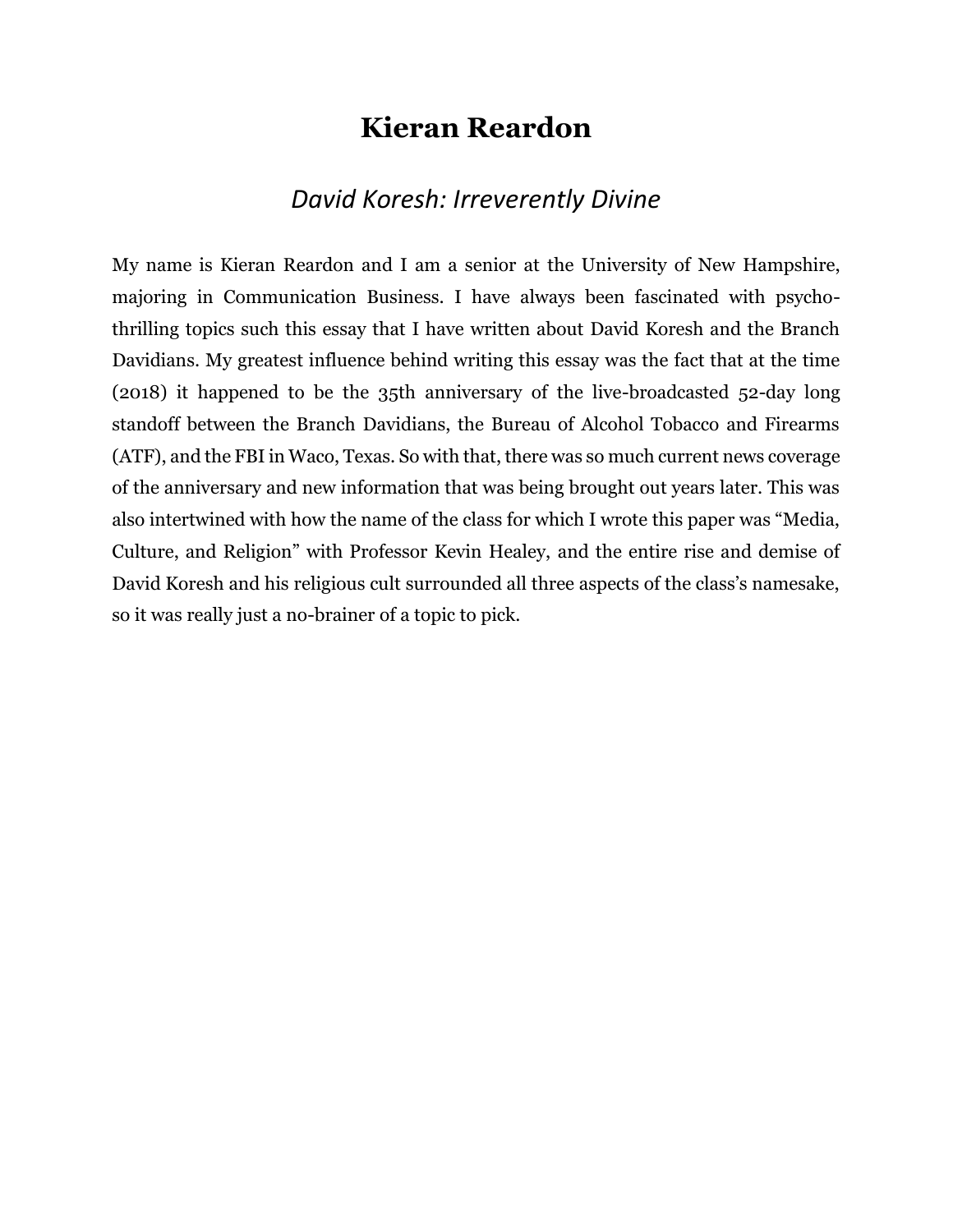#### *Walk the Talk*

By: Adam Bovie, Eva Ford, Christine Speranza, and Apekshha Thapa

*Walk the Talk* is an introspective look at the issues of racism, diversity and equity, and the conversation surrounding them at the University of New Hampshire and beyond. This short documentary examines not only the different perspectives on these issues but the ways in which those perspectives contribute to discussions that need to happen, and in particular strives to identify and address what makes those conversations so difficult in the first place. It finds that addressing these difficulties is a crucial element of these conversations and an important step towards resolving these issues in a meaningful way. Film as a medium allows for this story to be told more readily by those interviewed and involved, and was an important part of encouraging the creators to examine the narrative they were constructing in the same way that the documentary sought to examine the narrative of conversations about the issues at hand.

#### **Adam Bovie**

Adam Bovie is a senior Communication and International Affairs dual major at the University of New Hampshire. He is from Vassalboro, Maine, and was drawn to Communication, *Comm-entary*, and CAMRA by an abiding interest in telling stories that matter in ways that people can connect to. Adam is grateful for the many opportunities, academic and otherwise, that he has had to tell such stories in these ways, and has no intention of stopping anytime soon.

#### **Eva Ford**

Eva Ford is from Dover, New Hampshire. She is a senior at the University of New Hampshire earning a Communication major and minors in Philosophy and Spanish. Her interests within the field of Communication primarily include digital culture and social inequality and power differentials. Throughout her experiences in life and particularly at the university, Eva developed an interest in bettering her own country and community rather than simply accepting stagnation of, or resistance to, social progress. Given her academic interests, coupled with a renewed interest to be a keen observer of social justice